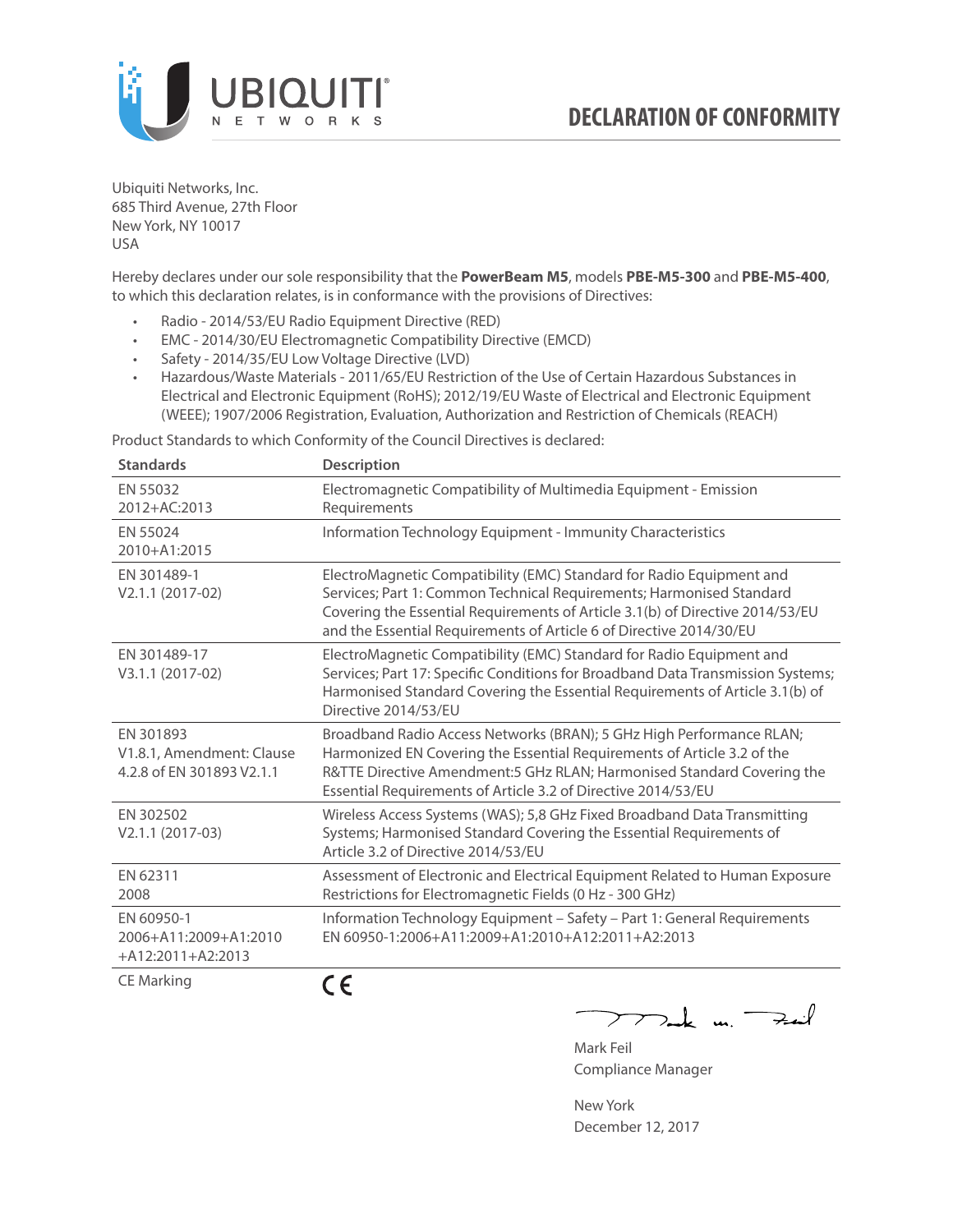

# **български** [Bulgarian]

С настоящото UBIQUITI NETWORKS декларира, че този тип радиосъоръжение PBE-M5-300/PBE-M5-400 е в съответствие с Директива 2014/53/ЕС.

# **Hrvatski** [Croatian]

UBIQUITI NETWORKS ovime izjavljuje da je radijska oprema tipa PBE-M5-300/PBE-M5-400 u skladu s Direktivom 2014/53/EU.

# **Čeština** [Czech]

Tímto UBIQUITI NETWORKS prohlašuje, že typ rádiového zařízení PBE-M5-300/PBE-M5-400 je v souladu se směrnicí 2014/53/EU.

# **Dansk** [Danish]

Hermed erklærer UBIQUITI NETWORKS, at radioudstyrstypen PBE-M5-300/PBE-M5-400 er i overensstemmelse med direktiv 2014/53/EU.

# **Nederlands** [Dutch]

Hierbij verklaar ik, UBIQUITI NETWORKS, dat het type radioapparatuur PBE-M5-300/PBE-M5-400 conform is met Richtlijn 2014/53/EU.

# **English**

Hereby, UBIQUITI NETWORKS declares that the radio equipment type PBE-M5-300/PBE-M5-400 is in compliance with Directive 2014/53/EU.

# **Eesti keel** [Estonian]

Käesolevaga deklareerib UBIQUITI NETWORKS, et käesolev raadioseadme tüüp PBE-M5-300/PBE-M5-400 vastab direktiivi 2014/53/EL nõuetele.

# **Suomi** [Finnish]

UBIQUITI NETWORKS vakuuttaa, että radiolaitetyyppi PBE-M5-300/PBE-M5-400 on direktiivin 2014/53/EU mukainen.

# **Français** [French]

Le soussigné, UBIQUITI NETWORKS, déclare que l'équipement radioélectrique du type PBE-M5-300/PBE-M5-400 est conforme à la directive 2014/53/UE.

# **Deutsch** [German]

Hiermit erklärt UBIQUITI NETWORKS, dass der Funkanlagentyp PBE-M5-300/PBE-M5-400 der Richtlinie 2014/53/EU entspricht.

# **Ελληνικά** [Greek]

Με την παρούσα ο/η UBIQUITI NETWORKS, δηλώνει ότι ο ραδιοεξοπλισμός PBE-M5-300/PBE-M5-400 πληροί την οδηγία 2014/53/ΕΕ.

# **Magyar** [Hungarian]

UBIQUITI NETWORKS igazolja, hogy a PBE-M5-300/PBE-M5-400 típusú rádióberendezés megfelel a 2014/53/EU irányelvnek.

# **Íslenska** [Icelandic]

Hér með lýsir UBIQUITI NETWORKS yfir því að PBE-M5-300/PBE-M5-400 er í samræmi við tilskipun 2014/53/ESB.